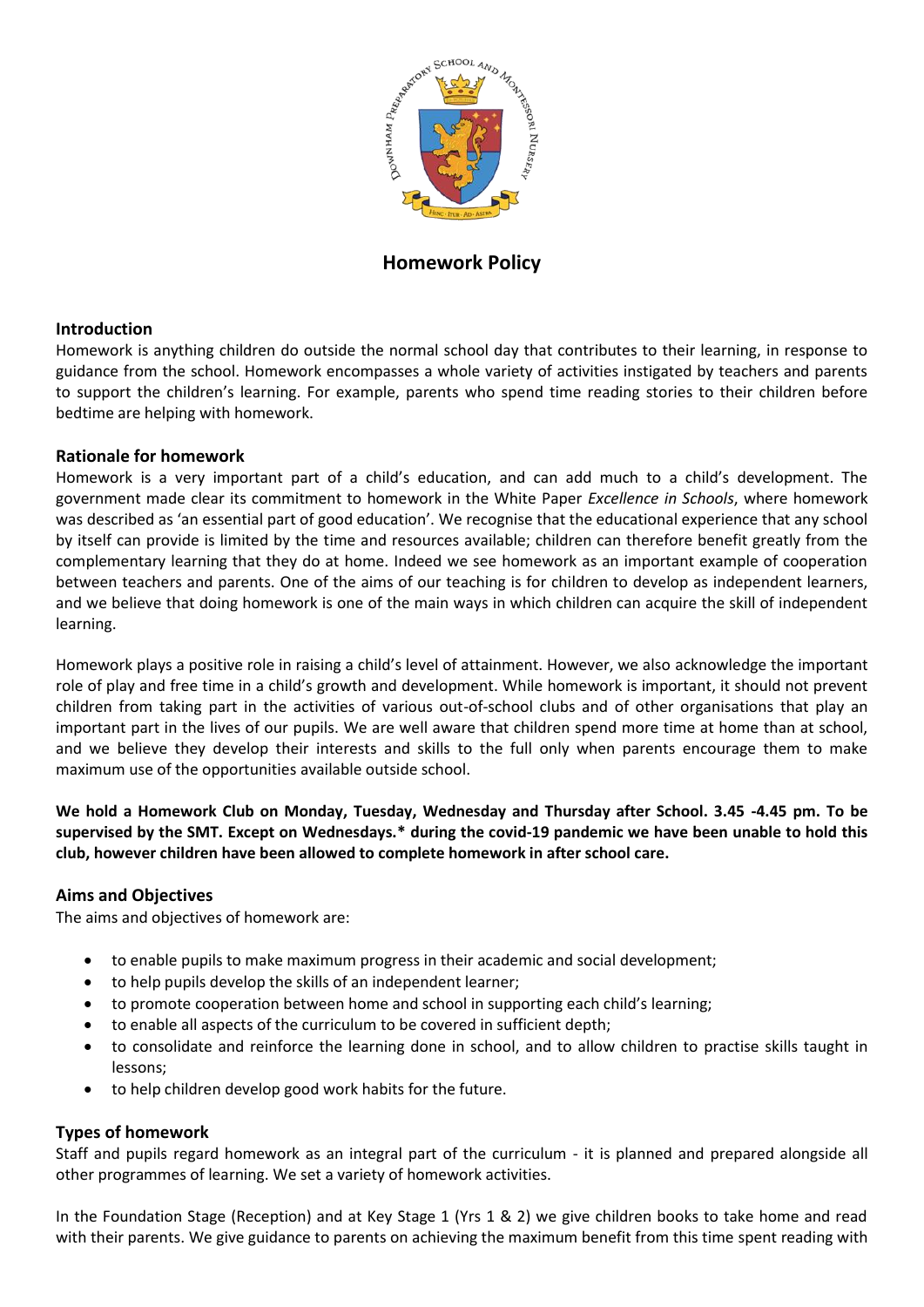their child. We also ask Key Stage 1 children to learn spellings and complete a weekly mathematical game or activity. Later in the school year class 1 may bring home phonics homework linked ot the work they are doing in class.

Sometimes we ask children to find out about a topic at home prior to studying it in school. Sometimes we ask children to find and collect things that we then use in science lessons, When we ask children to study a topic, or to research a particular subject, we encourage them to use not only the school library but also the local library, as well as the Internet and CD-ROMs. These are optional, enrichment activities.

In Years 5 & 6, we continue to give children the sort of homework activities outlined in paragraph 4.2, but we expect them to do more tasks independently. We set English, Maths and Science homework routinely each week, and we expect the children to consolidate and reinforce the learning done in school through practice at home. We also set homework as a means of helping the children to revise for examinations, as well as to ensure that prior learning has been understood.

Homework is marked according to the general school marking policy. Homework completed well is acknowledged and praised. There may be issues arising from the work, which the teacher will follow up in lesson time.

### **Amount of homework**

As they move through the school, we increase the amount of homework that we give the children. We expect children in classes 1 & 2 to spend approximately one hour a week doing homework. We expect children in classes 3 and 4 to spend approximately 15–20 minutes per night on homework, and children in classes 5 and 6 to spend approximately 30 minutes per night plus reading on a daily basis for all children – a minimum of 15 minutes per night.

All homework is explained and discussed in class. Clear instructions and the return date are always sent home. In addition, each class has its own Homework Planner.

#### **Inclusion and homework**

We set homework for all children as a normal part of school life. We ensure that all tasks set are appropriate to the ability of the child, and we endeavour to adapt any task set so that all children can contribute in a positive way.

#### **The Role of Parents and/or Carers**

Parents have a vital role to play in their child's education, and homework is an important part of this process. We ask parents to encourage their child to complete the homework tasks that are set. We invite them to help their children as and when they feel it to be necessary and to provide them with the sort of environment that allows children to do their best. Parents can support their child by providing a good working space at home, by enabling their child to visit the library regularly, and by discussing the work that their child is doing.

We ask parents to check the homework and sign it, check the planner and ensure that all homework is completed and returned to school by the due date.

If parents have any questions about homework, they should, in the first instance, contact the subject teacher who has set the homework.

#### **Use of ICT**

The use of ICT and the Internet has made a significant contribution to the amount of reference material available at home, and the ease and speed with which it can be accessed. However, our teachers expect their pupils to produce their own work, perhaps by editing something they have found, or by expressing it in their own words. The children are not achieving anything worthwhile by merely downloading and printing out something that has been written by somebody else.

Parents are advised always to supervise their child's access to the Internet.

Children are not allowed to bring computer disks from home into school, because of the risk of viruses.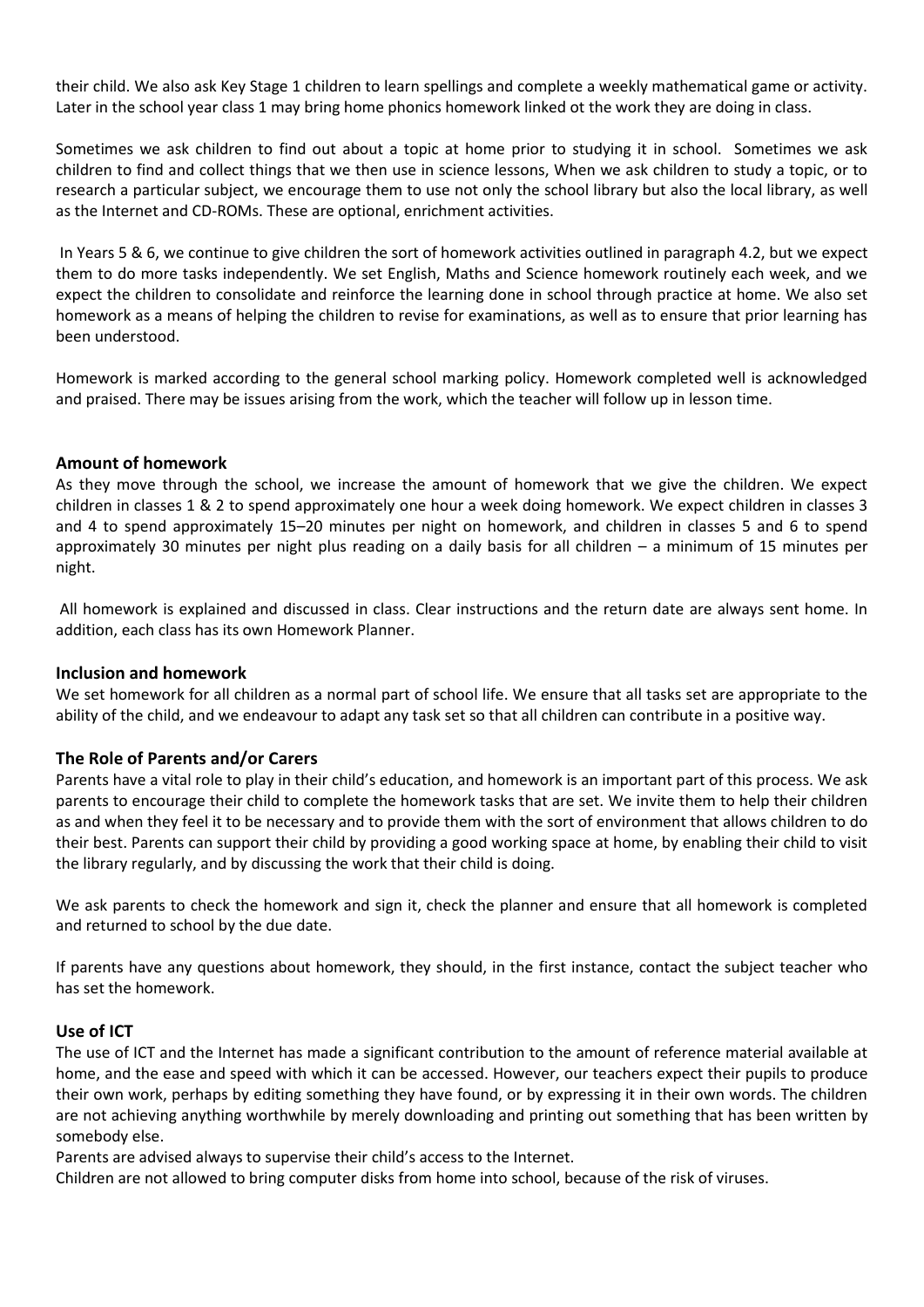# **Homework Planner- days sent home and return days can change during the year depending on timetabling**

# **Class 1**

| <b>SUBJECT</b> | <b>HOMEWORK</b>      | <b>DAY SENT HOME</b> | <b>RETURN DAY</b> |
|----------------|----------------------|----------------------|-------------------|
| Maths          | <b>Topic Work</b>    | Friday               | Wednesday         |
| English        | <b>Reading Rules</b> | Monday               | Monday            |
|                | Reading book         | Friday               | Friday            |
|                | <b>Spelling</b>      | Thursday             | Tuesday           |

# **Class 2**

| <b>SUBJECT</b> | <b>HOMEWORK</b>      | <b>DAY SENT HOME</b> | <b>RETURN DAY</b> |
|----------------|----------------------|----------------------|-------------------|
| Maths          | <b>Topic Work</b>    | Friday               | Wednesday         |
| English        | <b>Reading Rules</b> | Wednesday            | Wednesday         |
|                | Reading book         | Friday               | Friday            |
|                | Spelling             | Thursday             | Tuesday           |
|                |                      |                      |                   |

## **Class 3**

| <b>SUBJECT</b> | <b>HOMEWORK</b>                          | <b>DAY SENT HOME</b> | <b>RETURN DAY</b> |
|----------------|------------------------------------------|----------------------|-------------------|
| Maths          | Worksheet                                | Thursday             | Thursday          |
| English        | Library book folder                      | Wednesday            | Wednesday         |
|                | Written task<br>(normally comprehension) | Tuesday              | Monday            |
|                | <b>Spelling</b>                          | Thursday             | Tuesday           |
|                | Book study                               | Friday               | Thursday          |

# **Class 4**

| <b>SUBJECT</b> | <b>HOMEWORK</b>          | <b>DAY SENT HOME</b> | <b>RETURN DAY</b> |
|----------------|--------------------------|----------------------|-------------------|
| Maths          | Worksheet                | Thursday             | Thursday          |
| English        | Written task             | Wednesday            | Tuesday           |
|                | (normally comprehension) |                      |                   |
|                | <b>Spelling</b>          | Thursday             | Tuesday           |
|                | Book study               | Thursday             | Wednesday         |
|                | Library book folder      | Monday               | Monday            |

# **Class 5**

| <b>SUBJECT</b> | <b>HOMEWORK</b>            | <b>DAY SENT HOME</b> | <b>RETURN DAY</b> |
|----------------|----------------------------|----------------------|-------------------|
| Maths          | Worksheet                  | Thursday             | Thursday          |
| English        | Comprehension              | Thursday             | Monday            |
|                | Spelling                   | Thursday             | Tuesday           |
|                | Library book               | Wednesday            | Wednesday         |
|                | Book study                 | Wednesday            | Monday            |
|                | Verbal reasoning (Starting | Thursday             | Tuesday           |
|                | after Christmas)           |                      |                   |